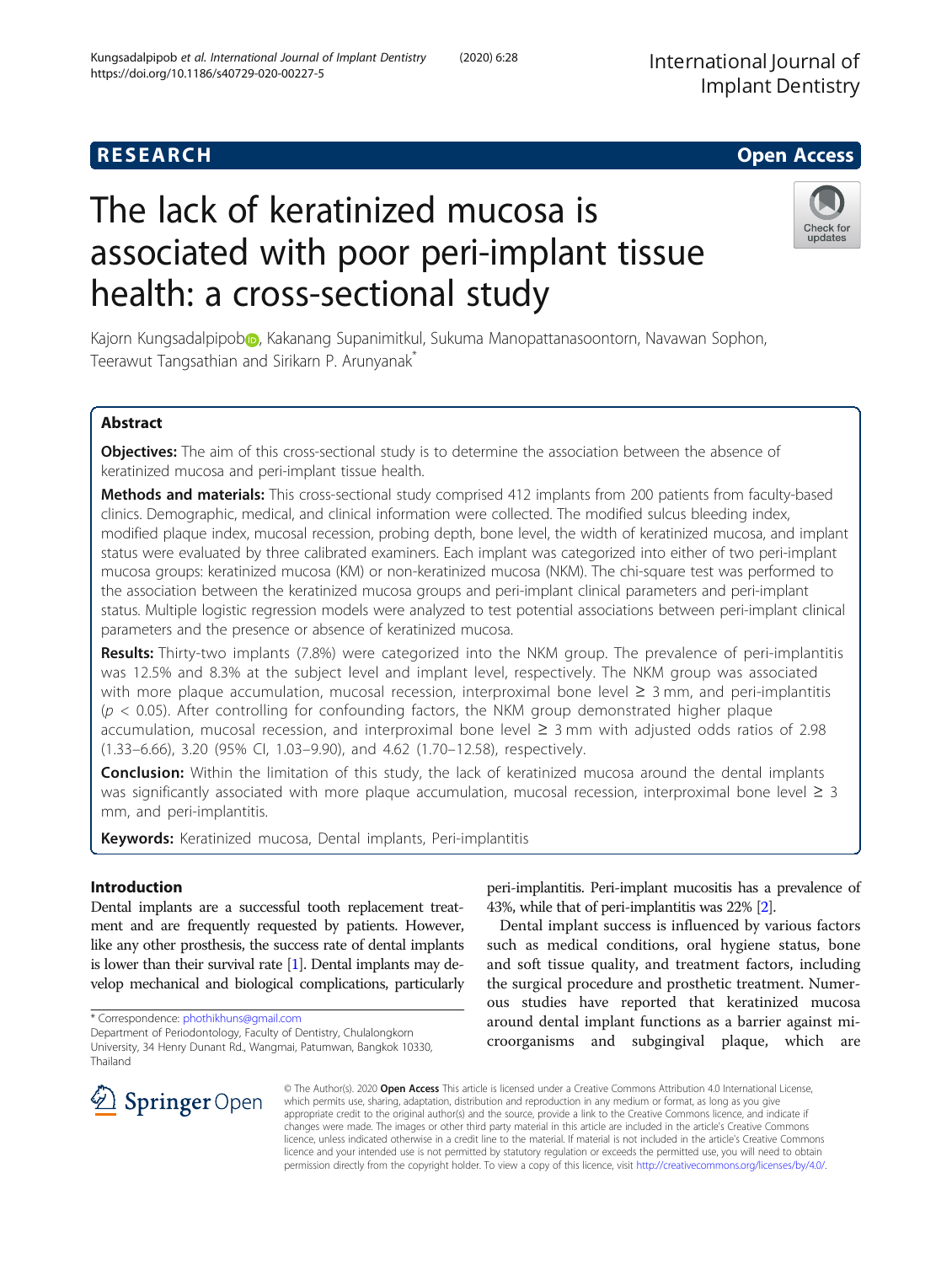potentially detrimental for the biological success of dental implants [\[3](#page-7-0)–[7\]](#page-7-0).

A classical cohort study in natural teeth by Lang and Löe recommended a minimum keratinized mucosa width of 2 mm of which 1 mm should be attached to achieve proper gingival health [[8\]](#page-7-0). In contrast, several clinical studies challenged this concept, showing that gingival health could be maintained with no attached keratinized mucosa present [\[9](#page-7-0)–[11\]](#page-7-0). However, healthy peri-implant tissues may present different histological features altering their structure, function, and resistance to bacterial infection [\[12](#page-7-0)–[16\]](#page-7-0). Interestingly, some reports have shown no major differences in the soft tissue response to plaque deposition between dental implants and natural teeth [\[13](#page-7-0), [15\]](#page-7-0). Chronic plaque accumulation induced a more rapid rate of tissue destruction in periimplantitis lesions compared with periodontitis lesions [[13,](#page-7-0) [15\]](#page-7-0). However, the role of keratinized mucosa on peri-implant tissue health has not been clarified due to disparate study outcomes.

A study evaluated the peri-implant tissue conditions at osseointegrated oral implants in relation to the keratinized mucosa width found no association between the presence of keratinized mucosa and healthy peri-implant soft tissue [[17](#page-7-0)]. In contrast, a 5-year observational study reported more plaque deposition and mucosal inflammation in the absence of keratinized mucosa [[5](#page-7-0)]. Furthermore, Zigdon and Machtei [[7](#page-7-0)] found a negative correlation between inadequate keratinized mucosa and attachment loss and mucosal recession. Moreover, the study with larger sample size (211 subjects) reported that patients with non-keratinized mucosa demonstrated significantly more plaque accumulation and bleeding after probing compared with patients with keratinized mucosa [\[18](#page-7-0)]. This relationship is supported by systematic reviews [[19](#page-8-0), [20](#page-8-0)]. Lin et al. [\[20\]](#page-8-0) conducted a systematic review of 11 studies and concluded that a lack of keratinized mucosa around dental implants was associated with increased plaque deposition, mucosal recession, mucosal inflammation, and attachment loss. In contrast, another study found no significant difference in the relation to probing depth between implants with  $a > 2$ mm keratinized mucosa width and implants with < 2 mm keratinized mucosa width [[19](#page-8-0)]. In a review literature, longitudinal studies showed no significant association between inadequate keratinized mucosa and higher plaque scores or mucosal inflammation in well-maintained populations [[21](#page-8-0)]. Thus, the need of keratinized mucosa around dental implants for maintaining peri-implant health has been questioned.

Therefore, the purpose of the present study was to determine the association between the absence of keratinized mucosa and peri-implant tissue health. We analyzed peri-implant clinical parameters in a crosssectional study design to evaluate the association between a lack of keratinized mucosa and peri-implant tissue health.

# Material and methods Ethics and study design

The protocol for this study was approved by the Ethical Committee, Faculty of Dentistry, Chulalongkorn University (IRB NO. 036/2017). The study followed the STROBE statements for reporting observational studies [[22](#page-8-0)]. This study employed a cross-sectional design. Two-hundred patients who received endosseous dental implant at a faculty-based clinic from 1996–2014 were recruited for this study. The inclusion criteria was each patient had at least 1 dental implant restored with a fixed prosthesis that was in function for more than 1 year. The exclusion criteria was patients who had implant-supported removable prosthesis, edentulous patients, and implant-supported prosthesis was in function less than 1 year. All participating patients were placed in a maintenance program, and all gave informed consent to participate in this study.

# Data collection

The patient's demographics, e.g., age, sex, and dental history, were obtained from history taking, past chart review, and dental examination. The data comprised their medical and dental history, smoking habits, history of periodontal therapy, oral hygiene status, history of implant treatment, and implant prosthesis types. The patients' clinical and radiographic examinations were performed at one visit as described in a recent publication [[23\]](#page-8-0) and reported thoroughly in the next session. Maintenance care at the implant sites was performed according to the cumulative interceptive supportive therapy (CIST) protocol [\[24\]](#page-8-0). All patients received a report of their oral examination and were scheduled for their next maintenance visit.

# Clinical examination

The clinical evaluation was performed by three calibrated examiners (NS, TT, and KS) who assessed the following clinical parameters:

- Modified plaque index (mPLI) [[25](#page-8-0)]: scores were determined at 4 sites per implant (mesiobuccal, distobuccal, mid-buccal, and mid-lingual). Scored from 0 to 3: 0—no plaque detection, 1—plaque recognized by running a probe across the marginal surface of the implant, 2—plaque seen with the naked eye, and 3—abundance of soft matter.
- Modified bleeding index (mSBI) [25]: scores were determined at 4 sites per implant (mesiobuccal, distobuccal, mid-buccal, and mid-lingual). Scored from 0–3: 0—no bleeding when periodontal probe is passed along the gingival margin adjacent to the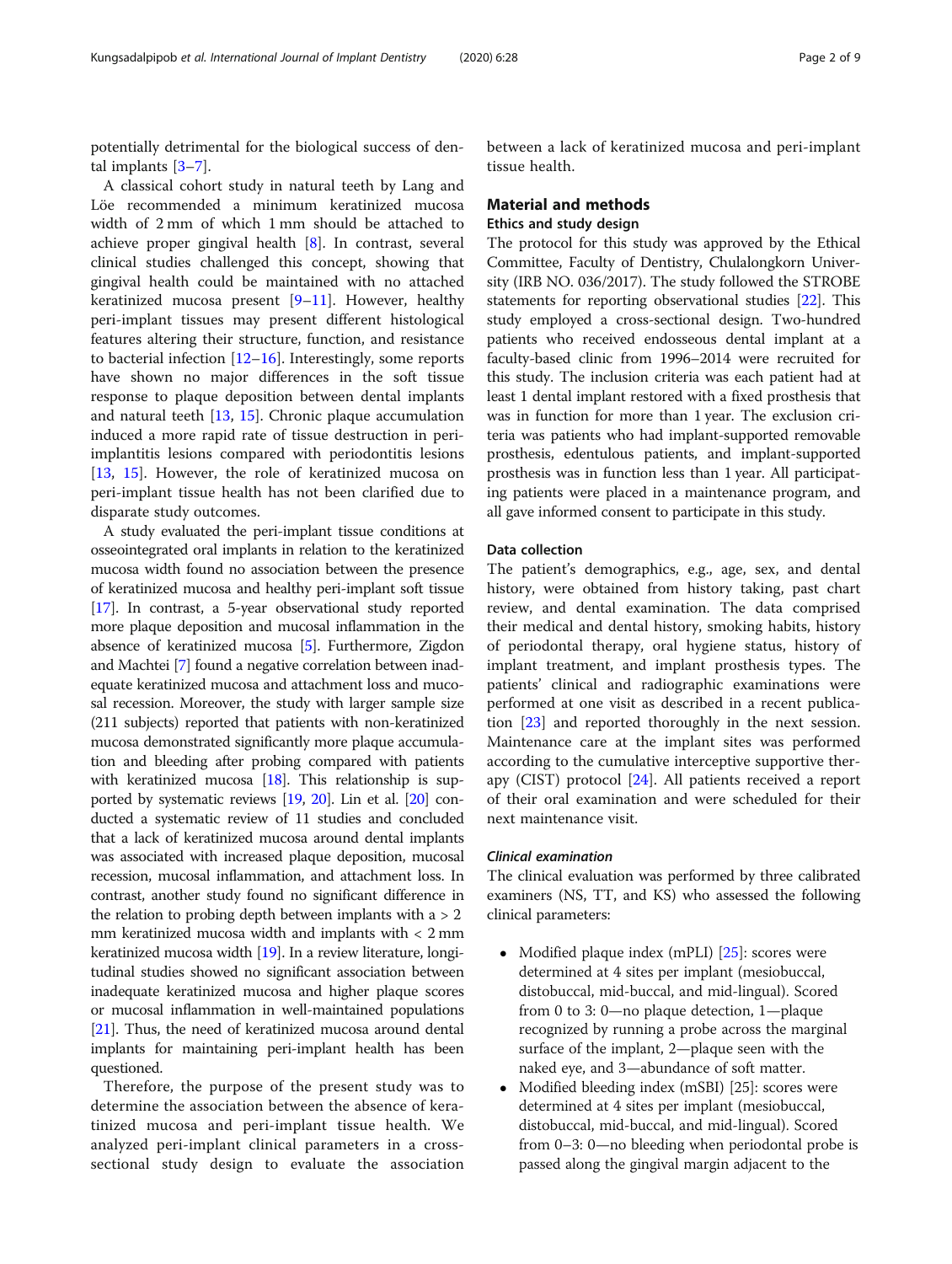implant, 1—isolated bleeding spots visible, 2—blood forms a confluent red line on margin, and 3—heavy or profuse bleeding.

- Probing depth (PD): measurements were taken at 6 sites per implant (mesiobuccal, distobuccal, mid-buccal, mesiolingual, distolingual, and mid-lingual)
- Mucosal recession (RE): measured in millimeters from the restorative margin to the mucosal margin. Recession was measured at 6 sites per implant (mesiobuccal, distobuccal, mid-buccal, mesiolingual, distolingual, and mid-lingual).
- Width of the keratinized mucosa: the width of the keratinized mucosa was measured in millimeters at the narrowest distance between the mucosal margin and the mucogingival junction at the buccal aspect of the implant using visual and functional methodologies to identify the color, texture, and mobility differences between the keratinized mucosa and non-keratinized oral mucosa.
- Tissue phenotype: the tissue phenotype was classified as a thin phenotype if the outline of the underlying periodontal probe could be seen through the buccal mucosa, and as thick phenotype if not [[26\]](#page-8-0).

All measurements were manually performed with a conventional periodontal probe (UNC-15; Hu-friedy, Chicago, IL, USA) for natural teeth and a plastic periodontal probe (12-UNC COLORVUE®; Hu-Friedy, Chicago, IL, USA) for implants. Distances were measured to the nearest millimeter (mm).

# Radiographic examination

Radiographic examination was performed using standardized periapical radiographs. Digital radiographs were then taken and visualized with Infinitt proprietary software v.2 (Infinitt Co., Seoul, Korea). The interproximal bone level (BL) was evaluated by a single calibrated examiner (TS). The interproximal bone level was defined as the distance from the implant shoulder to the alveolar bone crest and was measured at the mesial and distal aspects of each implant. The most severe bone level site was selected to represent the bone level of each implant. Because the patients had been treated with different dental implant systems, we could not define a universal point of reference for all implants. Therefore, a reference point at the abutment-crown or fixture-abutment connection was defined for the respective implant system.

Due to lacking of baseline radiographs at the insertion of prosthesis, the interproximal bone loss cannot be interpreted in this study. Therefore, the interproximal bone level will be used as a parameter for analysis.

# Case definitions

The peri-implant health and diseases were assessed based on previously established case definitions:

- Healthy peri-implant: without peri-implant soft tissue inflammation and bone loss.
- Peri-implant mucositis: peri-implant soft tissue inflammation present with bleeding during probing at  $\geq 1$  aspects of the implant (recorded from the mSBI > 2) and no evidence of supporting bone loss after bone remodeling [[27](#page-8-0)].
- Peri-implantitis: presence of soft tissue inflammation with bleeding and/or suppuration on probing at least 1 aspect of the dental implant (recorded from the mSBI > 2) and bone loss around an osseointegrated implant beyond functional remodeling  $\geq$  3 mm from time of loading [[27](#page-8-0)]. When there was no baseline radiograph, a threshold vertical distance of 3 mm from the expected marginal bone level was diagnosed as periimplantitis [\[28](#page-8-0)].
- Implant survival: the implant with restoration was present at the follow-up examination regardless of its condition [\[24\]](#page-8-0).
- Keratinized mucosa: the subjects were dichotomized into two groups. The non-keratinized mucosa group (NKM) comprised patients where there was no band of keratinized mucosa present and only alveolar mucosa was detected, and the keratinized mucosa group (KM) comprised patients where the width of the keratinized mucosa was > 1 mm.
- Past periodontal status: the diagnosis of periodontal disease was classified using the American Academy of Periodontology (AAP) criteria [\[29\]](#page-8-0). Patients with chronic periodontitis were those with bleeding on probing and pocket depth  $\geq 4$  mm in at least 30% of the total sites before implant placement.
- Oral hygiene status (OHS): oral hygiene was categorized as good (mPLI < 1), fair (mPLI =  $1-2$ ), or poor (mPLI  $\geq$  2) [[30](#page-8-0)].

# Examiner reliability

Examiner calibration was completed before the start of the study. The intra- and inter-examiner reliability of the three clinical examiners (NS, TT, and KS) were assessed using 5 volunteer non-study subjects with  $\geq 1$ implant restoration. Cohen's Kappa coefficient was used as a measure of intra- and inter-examiner reliability. The mean intra- and inter-examiner Cohen's Kappa coefficients were 0.88 and 0.86, respectively, which indicated a high degree of reliability in the measurement.

A single calibrated examiner (TS) measured the implant bone level for 30 cases randomly drawn from the database to assess the intra-examiner reliability for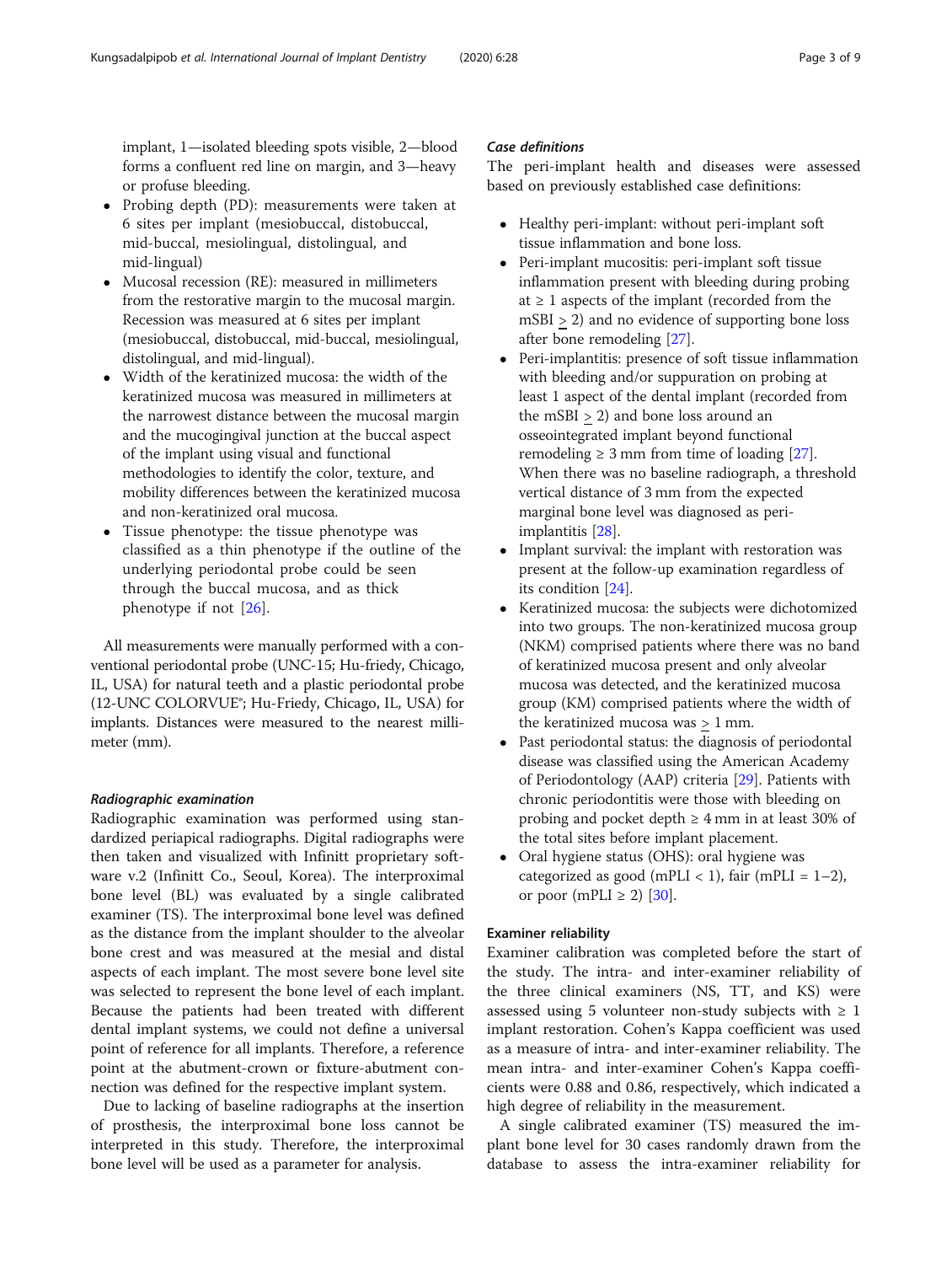radiographic bone level measurement. The reassessment was performed 7 days later to determine the measurement reproducibility. The mean bone level at the first and second measurement was  $1.23 \pm 1.2$  mm and  $1.19 \pm 1.2$ 1.18 mm, respectively, resulting in an intra-class correlation coefficient of 0.86.

# Sample size calculation

A sample size calculation was analyzed using G\*Power software version 3.0.10© 1992-2008. (Universitat Kiel, Universitat Dusseldorf, Universitat Mannheim, Germany). A required sample size of 200 subjects was determined by assuming the following: (1) 90% power, (2) alpha level of 5%, and (3) a constant proportion of 0.22 was calculated from prevalence of peri-implantitis [\[2](#page-7-0)]. As a result of calculation, a minimum of 180 subjects was required to provide a 90 statistical power with  $\alpha = 0.05$ .

### Statistical analysis

The data were analyzed using Statistical software SPSS version 22.0 (SPSS Inc, Chicago, IL, USA). The Kolmogorov-Smirnov test was performed to determine if the data for each parameter/variable was normally distributed. Descriptive statistics were reported as the prevalence of peri-implant disease at the implant level and subject level.

This study analyzed the data on the implant-based level of 412 implants. Differences in the mean clinical parameters between the NKM and KM groups were evaluated using the t-test or the Mann-Whitney U test. The chi-square test was used to evaluate the correlation between the keratinized mucosa groups (independent variables: NKM and KM) and categorical clinical parameters (mPLI, mSBI, PD, RE, BL, and implant status).

For regression model analysis, the unit of analysis was presence or absence of keratinized mucosa and periimplant clinical parameters (presence of plaque, rececession > 1 mm, interproximal bone level > 3 mm). Univariate and multiple logistic regression analyses were performed to determine whether the absence of keratinized mucosa was associated with peri-implant clinical parameters and periimplantitis after controlling for known confounding factors [[31](#page-8-0)]: smoking, diabetes, history of periodontitis, oral hygiene status, implant location, cement or screw-retained restoration, plaque accumulation, bleeding upon probing, and probing depth  $\geq$  4 mm. Statistical significance was defined as  $P < 0.05$ . The risk analysis is shown in terms of odds ratio (OR) with 95% confidence intervals (95% CI).

# Results

This study examined 200 patients with 412 implants whose demographic data and clinical parameters are listed in Table 1. The average patient age was 57.3 years (range 18–79 years). One hundred seventeen (58.5%) of

|                                  | Patient (Total<br>$N = 200$ ) N (%) | Implant (Total<br>$N = 412$ ) N (%) |
|----------------------------------|-------------------------------------|-------------------------------------|
| Sex                              |                                     |                                     |
| Male                             | 83 (41.5)                           | 151 (36.7)                          |
| Female                           | 117(58.5)                           | 261 (63.3)                          |
| Smoking status                   |                                     |                                     |
| Non-smoker                       | 176 (88)                            | 365 (88.6)                          |
| Former-smoker                    | 20 (10)                             | 42 (10.2)                           |
| Current-smoker                   | 4(2)                                | 5(1.2)                              |
| Systemic Disease                 |                                     |                                     |
| <b>Diabetes</b>                  | 18(9)                               | 31(7.5)                             |
| Non-diabetes                     | 182 (91)                            | 381 (92.5)                          |
| Oral hygiene status              |                                     |                                     |
| Good                             | 35 (17.5)                           | 75 (18.2)                           |
| Fair                             | 155(77.5)                           | 315 (76.5)                          |
| Poor                             | 10(5)                               | 22(5.3)                             |
| History of periodontal disease   |                                     |                                     |
| With history of periodontitis    | 72 (36)                             | 174 (42.2)                          |
| Without history of periodontitis | 128 (64)                            | 238 (57.8)                          |
| Implant status                   |                                     |                                     |
| Healthy                          | 120(60.0)                           | 289 (70.1)                          |
| Peri-implant mucositis           | 55 (27.5)                           | 89 (21.6)                           |
| Peri-implantitis                 | 25 (12.5)                           | 34(8.3)                             |
| Location of implant              |                                     |                                     |
| Maxillary anterior               | NA.                                 | 64 (15.5)                           |
| Maxillary posterior              | <b>NA</b>                           | 117 (28.4)                          |
| Mandibular anterior              | <b>NA</b>                           | 17(4.1)                             |
| Maxillary posterior              | NA.                                 | 214 (52.0)                          |
| Keratinized mucosa group         |                                     |                                     |
| KM                               | NA.                                 | 380 (92.2)                          |
| <b>NKM</b>                       | <b>NA</b>                           | 32(7.8)                             |

NA Non-applicable, KM Keratinized mucosa, NKM Non-keratinized mucosa

the patients were female and 83 (41.5%) were male. The majority of the patients were nonsmokers (88%), nondiabetic (91%), and had fair oral hygiene. The prevalence of peri-implant mucositis was 27.5% at the patient level and 21.6% at the implant level, whereas that of peri-implantitis was 12.5% and 8.3%, respectively. On average, the patients had their implant in function for 4.4 years (range 1.5–15.9) years). The majority of the patients attended regular maintenance recall visits with an average 12.5-month recall interval. The long-term implant survival rate was 96% and 97.4% for the patient level and implant level, respectively.

Thirty-two implants (7.8%) were placed into the NKM group, and 380 implants (92.2%) were placed into the KM group. The mean keratinized mucosa width at the implant was  $2.73 \pm 1.23$  mm (range  $1-7$  mm). Overall, there was no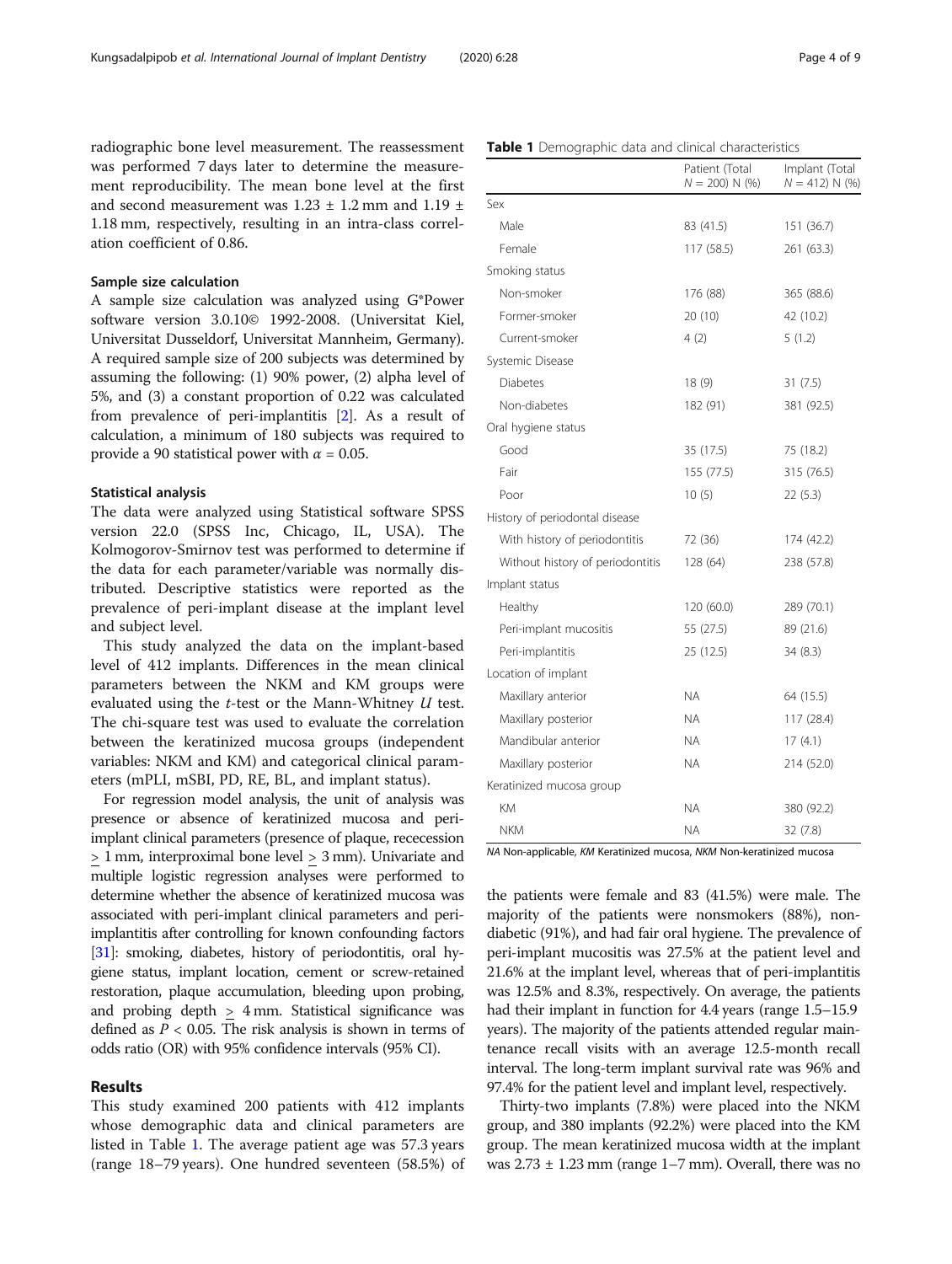Table 2 Comparison of peri-implant clinical parameters between the NKM and KM group

|           | NKM group ( $N = 32$ ) |                 | KM group ( $N = 380$ ) |               | р     |
|-----------|------------------------|-----------------|------------------------|---------------|-------|
|           | $Min - Max$            | Mean $\pm$ SD   | $Min - Max$            | Mean $\pm$ SD |       |
| mPI I     | $0.00 - 0.67$          | $0.18 + 0.25$   | $0.00 - 2.00$          | $0.15 + 0.35$ | 0.073 |
| mSBI      | $0.00 - 1.33$          | $0.25 + 0.40$   | $0.00 - 2.67$          | $0.31 + 0.46$ | 0.446 |
| PD.       | $1.67 - 4.67$          | $2.74 \pm 0.64$ | $1.67 - 8.00$          | $2.83 + 0.77$ | 0.601 |
| <b>RF</b> | $-0.33 - 1.67$         | $0.17 + 0.45$   | $-1.00 - 2.33$         | $0.03 + 0.26$ | 0.050 |
| BL        | $0.25 - 4.21$          | $1.18 + 1.43$   | $0.20 - 7.74$          | $0.77 + 1.04$ | 0.490 |
|           |                        |                 |                        |               |       |

KM Keratinized mucosa, NKM Non-keratinized mucosa, mPLI modified plaque index, mSBI modified sulcus bleeding index, PD probing depth, RE recession,  $BL$  Interproximal bone level, Min minimum, Max maximum,  $p$  significance

association between presence or absence of keratinized mucosa and demographic data and clinical characteristic (supplementary [table S1\)](#page-7-0). Comparisons of clinical parameters (mPLI, mSBI, PD, RE, and BL) between the NKM and KM groups are presented in Table 2. There was no difference of clinical parameters between the NKM and KM groups ( $p = 0.050$ ). Also, there was no difference between clinical parameters and these following factors; sex, location, type of prosthesis, implant system. Thin periodontal phenotype showed significant more recession than thick periodontal phenotype ( $p < 0.05$ ) (supplementary table [S2\)](#page-7-0).

The association between periodontal parameters and keratinized mucosa groups was determined by using the chi-square test (Fig. 1). The NKM group had a higher percentage of plaque accumulation (mPLI  $\geq$  1), recession (RE  $\geq$  1 mm), and interproximal bone level  $\geq$  3 mm (BL  $\geq$  3 mm). Similarly, the NKM group was associated with a higher percentage of peri-implantitis compared with the KM group (25% vs 6.8%). The NKM group was associated with plaque accumulation, recession, interproximal bone level  $\geq$  3 mm, and peri-implantitis. ( $p < 0.05$ ). However, there was a lack of association between the absence of keratinized mucosa and bleeding or probing depth  $\geq 4$  mm.

The association between peri-implant clinical parameters (presence of plaque, recession > 1 mm, interproximal bone level > 3 mm) and all variables included the absence of keratinized mucosa; factors known to be associated with peri-implant disease were analyzed by multiple logistic regression analysis (Table [3\)](#page-5-0). The absence of keratinized mucosa (NKM group) was significantly associated with plaque accumulation, mucosal recession, and interproximal bone level  $\geq 3$  mm. As a consequence of multivariate analysis, the NKM group was threefold more likely to have plaque accumulation (OR = 2.98, 95% CI, 1.33–6.66) and mucosal recession ≥ 1 mm (OR = 3.20, 95% CI 1.03–9.90).

The univariate logistic regression analysis revealed that the NKM group was fourfold more likely compared with the KM group to experience interproximal bone level  $\geq$ 3 mm (Table [3\)](#page-5-0). In the multivariate model, the association remained significant after adjusting for smoking, diabetes, history of periodontitis, oral hygiene status, and other potential confounding factors ( $OR = 4.62$ , CI 95%) 1.70–12.58). Factors associated with interproximal bone level ≥ 3 mm were absence of keratinized mucosa, history of periodontitis, and probing depth  $\geq 4$  mm.

# Discussion

This cross-sectional study analyzed the association between peri-implant tissue health and a lack of keratinized mucosa.

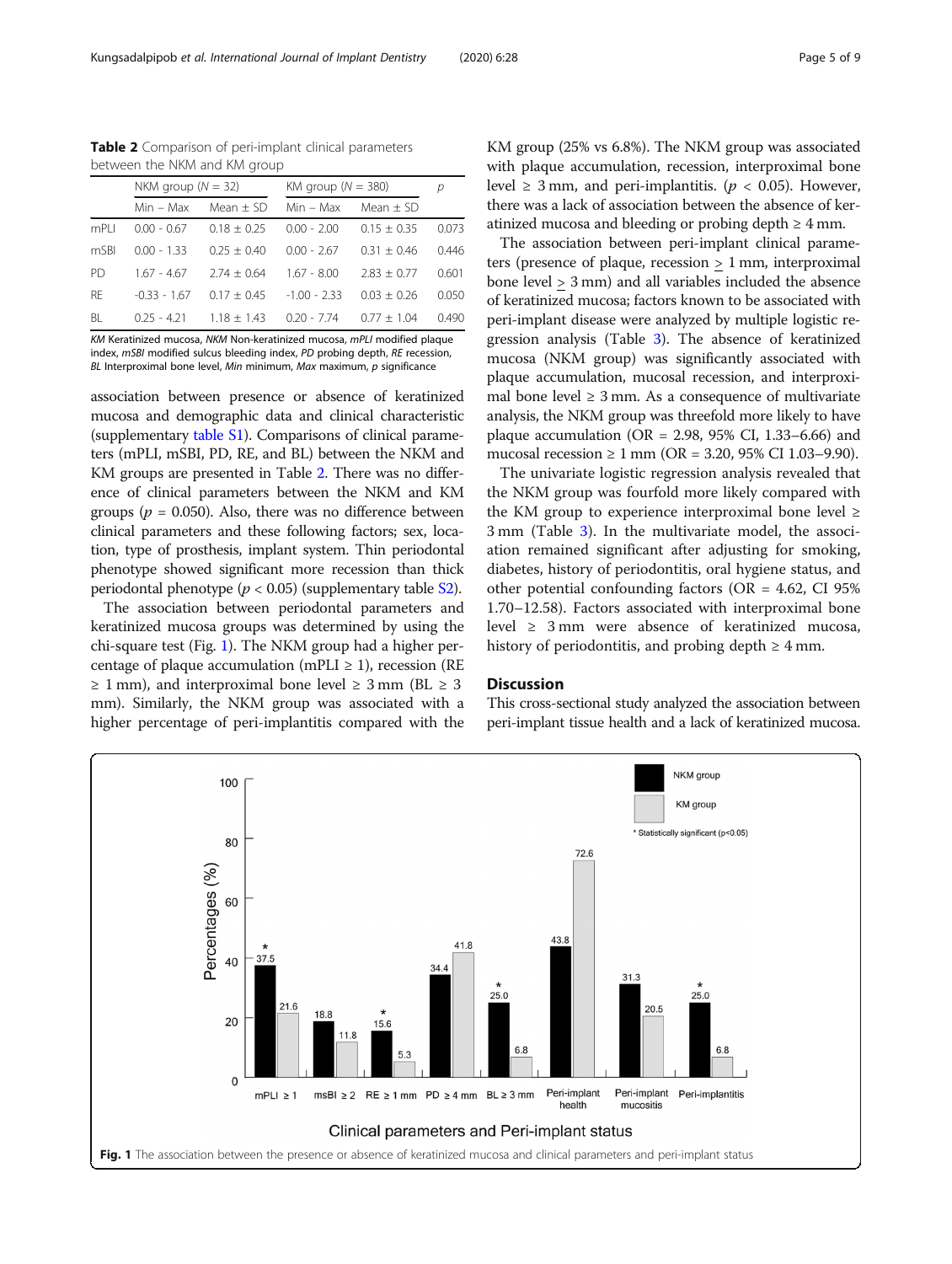| j<br>ł<br>j<br>İ<br>ï<br>l                                     |  |
|----------------------------------------------------------------|--|
| i                                                              |  |
| ï<br>٢<br>l<br>j<br>Į<br>I                                     |  |
|                                                                |  |
| j<br>ļ<br>ì<br>ļ                                               |  |
|                                                                |  |
| I<br>)                                                         |  |
| j<br>j<br>١<br>ć<br>1                                          |  |
| ï<br>֡֡֡֡֡֡֡֡                                                  |  |
| l                                                              |  |
| i                                                              |  |
| ļ<br>i<br>٦<br>J                                               |  |
| ì<br>í<br>Ï                                                    |  |
| í<br>í                                                         |  |
| ֧ׅ֚֞֜<br>j<br>ì<br>ł                                           |  |
| ١<br>j                                                         |  |
| j<br>¢                                                         |  |
| I                                                              |  |
| ١<br>ñ                                                         |  |
| j<br>I<br>$\frac{1}{2}$                                        |  |
| Î                                                              |  |
| ă<br>j<br>ļ<br>ž                                               |  |
| ł<br>ī                                                         |  |
| $\overline{\mathbf{S}}$<br>ı<br>$\ddot{\phantom{0}}$           |  |
| i<br>j<br>į<br>I                                               |  |
| ١<br>Í                                                         |  |
| I<br>١                                                         |  |
| ĺ<br>I                                                         |  |
| Ì<br>١                                                         |  |
| I<br>1<br>I                                                    |  |
| ١<br>ł                                                         |  |
| ł                                                              |  |
| i<br>$\tilde{c}$<br>Ī<br>ļ                                     |  |
| $\mathfrak{c}$<br>٢<br>١                                       |  |
| ï<br>١<br>5                                                    |  |
| ł<br>١<br>ì<br>j                                               |  |
| i<br>٢<br>Ì<br>$\mathbf$<br>й<br>j                             |  |
| $\overline{\phantom{a}}$<br>$\overline{\phantom{0}}$<br>J<br>흕 |  |
| ∶<br>÷<br>$\mathbf{r}$                                         |  |
| 1                                                              |  |
|                                                                |  |
| ١                                                              |  |
| d<br>١<br>i                                                    |  |
| $\overline{\phantom{a}}$                                       |  |
| ׇ֚֕֡                                                           |  |

<span id="page-5-0"></span>

| Adjusted OR (95% CI)<br>$(1.10 - 3.11)$<br>$(1.33 - 6.66)$<br>$(0.42 - 1.17)$<br>$(0.47 - 4.08)$<br>$(0.75 - 3.93)$<br>$(0.99 - 4.03)$<br>$1.85*$<br>$2.98^{*}$<br>0.76<br>1.39<br>0.70<br>1.72<br>2.01<br>Crude OR (95% CI)<br>$(1.02 - 4.65)$<br>$(1.10 - 2.96)$<br>$(0.76 - 3.71)$<br>$(0.54 - 1.70)$<br>$(0.49 - 3.39)$<br>$(0.99 - 3.65)$<br>$(0.57 - 1.45)$<br>$1.80^\circ$<br>$2.18$ <sup>*</sup><br>1.29<br>0.96<br>1.90<br>1.68<br>0.91<br>380<br>390<br>365<br>302<br>$\frac{1}{2}$<br>174<br>238<br>381<br>331<br>$\overline{2}$<br>5<br>32<br>47<br>$\overline{3}$<br>History of periodontitis<br>Good to fair(mPl<2)<br>Keratinized mucosa<br>Oral hygiene status<br>Location of implant<br>Type of restoration<br>Cement retained<br>Posterior region<br>Presence of KM<br>Anterior region<br>Diabetes mellitus<br>Screw retained<br>Poor (mPl> 2)<br>Absence of K<br>Smoking habit<br>No diabetes<br>Nonsmoker<br><b>Diabetes</b><br>Smoker<br>Yes<br>ş |                 | Crude OR (95% CI)<br>$(1.16 - 9.58)$<br>$(0.09 - 5.63)$<br>$(0.04 - 2.34)$<br>$(0.24 - 4.78)$<br>$3.33$ <sup>*</sup><br>0.73<br>1.07<br>0.31 | $\widehat{\cup}$<br>Adjusted OR (95%<br>$(1.03 - 9.90)$<br>$(0.10 - 7.90)$<br>$(0.04 - 2.35)$<br>$3.20^{*}$<br>0.90<br>0.30 | Crude OR (95% CI)<br>$(1.86 - 11.09)$<br>$(0.25 - 5.00)$<br>$4.54$ <sup>*</sup><br>1.12 | $\widehat{\cup}$<br>Adjusted OR (95%<br>$4.62^{*}$ |
|------------------------------------------------------------------------------------------------------------------------------------------------------------------------------------------------------------------------------------------------------------------------------------------------------------------------------------------------------------------------------------------------------------------------------------------------------------------------------------------------------------------------------------------------------------------------------------------------------------------------------------------------------------------------------------------------------------------------------------------------------------------------------------------------------------------------------------------------------------------------------------------------------------------------------------------------------------------------|-----------------|----------------------------------------------------------------------------------------------------------------------------------------------|-----------------------------------------------------------------------------------------------------------------------------|-----------------------------------------------------------------------------------------|----------------------------------------------------|
|                                                                                                                                                                                                                                                                                                                                                                                                                                                                                                                                                                                                                                                                                                                                                                                                                                                                                                                                                                        |                 |                                                                                                                                              |                                                                                                                             |                                                                                         |                                                    |
|                                                                                                                                                                                                                                                                                                                                                                                                                                                                                                                                                                                                                                                                                                                                                                                                                                                                                                                                                                        |                 |                                                                                                                                              |                                                                                                                             |                                                                                         |                                                    |
|                                                                                                                                                                                                                                                                                                                                                                                                                                                                                                                                                                                                                                                                                                                                                                                                                                                                                                                                                                        |                 |                                                                                                                                              |                                                                                                                             |                                                                                         |                                                    |
|                                                                                                                                                                                                                                                                                                                                                                                                                                                                                                                                                                                                                                                                                                                                                                                                                                                                                                                                                                        |                 |                                                                                                                                              |                                                                                                                             |                                                                                         | $(1.70 - 12.58)$                                   |
|                                                                                                                                                                                                                                                                                                                                                                                                                                                                                                                                                                                                                                                                                                                                                                                                                                                                                                                                                                        |                 |                                                                                                                                              |                                                                                                                             |                                                                                         |                                                    |
|                                                                                                                                                                                                                                                                                                                                                                                                                                                                                                                                                                                                                                                                                                                                                                                                                                                                                                                                                                        |                 |                                                                                                                                              |                                                                                                                             |                                                                                         | 0.68                                               |
|                                                                                                                                                                                                                                                                                                                                                                                                                                                                                                                                                                                                                                                                                                                                                                                                                                                                                                                                                                        |                 |                                                                                                                                              |                                                                                                                             |                                                                                         | $(0.13 - 3.59)$                                    |
|                                                                                                                                                                                                                                                                                                                                                                                                                                                                                                                                                                                                                                                                                                                                                                                                                                                                                                                                                                        |                 |                                                                                                                                              |                                                                                                                             |                                                                                         |                                                    |
|                                                                                                                                                                                                                                                                                                                                                                                                                                                                                                                                                                                                                                                                                                                                                                                                                                                                                                                                                                        |                 |                                                                                                                                              |                                                                                                                             | 1.38                                                                                    | 1.12                                               |
|                                                                                                                                                                                                                                                                                                                                                                                                                                                                                                                                                                                                                                                                                                                                                                                                                                                                                                                                                                        |                 |                                                                                                                                              |                                                                                                                             | $(0.51 - 3.76)$                                                                         | $(0.38 - 3.33)$                                    |
|                                                                                                                                                                                                                                                                                                                                                                                                                                                                                                                                                                                                                                                                                                                                                                                                                                                                                                                                                                        |                 |                                                                                                                                              |                                                                                                                             |                                                                                         |                                                    |
|                                                                                                                                                                                                                                                                                                                                                                                                                                                                                                                                                                                                                                                                                                                                                                                                                                                                                                                                                                        |                 |                                                                                                                                              | 1.13                                                                                                                        | 1.73                                                                                    | 1.56                                               |
|                                                                                                                                                                                                                                                                                                                                                                                                                                                                                                                                                                                                                                                                                                                                                                                                                                                                                                                                                                        |                 |                                                                                                                                              | $(0.25 - 5.20)$                                                                                                             | $(0.57 - 5.28)$                                                                         | $(0.48 - 5.12)$                                    |
|                                                                                                                                                                                                                                                                                                                                                                                                                                                                                                                                                                                                                                                                                                                                                                                                                                                                                                                                                                        |                 |                                                                                                                                              |                                                                                                                             |                                                                                         |                                                    |
|                                                                                                                                                                                                                                                                                                                                                                                                                                                                                                                                                                                                                                                                                                                                                                                                                                                                                                                                                                        |                 | 1.28                                                                                                                                         | 132                                                                                                                         | $2.73*$                                                                                 | $2.45*$                                            |
|                                                                                                                                                                                                                                                                                                                                                                                                                                                                                                                                                                                                                                                                                                                                                                                                                                                                                                                                                                        |                 | $(0.57 - 2.88)$                                                                                                                              | $(0.57 - 3.10)$                                                                                                             | $(1.31 - 5.67)$                                                                         | $(1.11 - 5.41)$                                    |
|                                                                                                                                                                                                                                                                                                                                                                                                                                                                                                                                                                                                                                                                                                                                                                                                                                                                                                                                                                        |                 |                                                                                                                                              |                                                                                                                             |                                                                                         |                                                    |
|                                                                                                                                                                                                                                                                                                                                                                                                                                                                                                                                                                                                                                                                                                                                                                                                                                                                                                                                                                        |                 | 0.86                                                                                                                                         | 0.81                                                                                                                        | 0.57                                                                                    | 0.46                                               |
|                                                                                                                                                                                                                                                                                                                                                                                                                                                                                                                                                                                                                                                                                                                                                                                                                                                                                                                                                                        |                 | $(0.33 - 2.21)$                                                                                                                              | $(0.31 - 2.16)$                                                                                                             | $(0.23 - 1.40)$                                                                         | $(0.17 - 1.21)$                                    |
|                                                                                                                                                                                                                                                                                                                                                                                                                                                                                                                                                                                                                                                                                                                                                                                                                                                                                                                                                                        |                 |                                                                                                                                              |                                                                                                                             |                                                                                         |                                                    |
|                                                                                                                                                                                                                                                                                                                                                                                                                                                                                                                                                                                                                                                                                                                                                                                                                                                                                                                                                                        |                 | 0.76                                                                                                                                         | 0.67                                                                                                                        | 1.46                                                                                    | 0.99                                               |
|                                                                                                                                                                                                                                                                                                                                                                                                                                                                                                                                                                                                                                                                                                                                                                                                                                                                                                                                                                        | $(0.41 - 1.40)$ | $(0.29 - 1.97)$                                                                                                                              | $(0.25 - 1.84)$                                                                                                             | $(0.55 - 3.90)$                                                                         | $(0.34 - 2.88)$                                    |
| Bleeding on probing                                                                                                                                                                                                                                                                                                                                                                                                                                                                                                                                                                                                                                                                                                                                                                                                                                                                                                                                                    |                 |                                                                                                                                              |                                                                                                                             |                                                                                         |                                                    |
| $\frac{40}{5}$<br>1.66<br>ត<br>mSB > 2                                                                                                                                                                                                                                                                                                                                                                                                                                                                                                                                                                                                                                                                                                                                                                                                                                                                                                                                 |                 | 0.96                                                                                                                                         | 0.87                                                                                                                        | 1.59                                                                                    | 1.10                                               |
| $(0.68 - 2.85)$<br>$(0.87 - 3.15)$<br>361<br>msB1 < 2                                                                                                                                                                                                                                                                                                                                                                                                                                                                                                                                                                                                                                                                                                                                                                                                                                                                                                                  |                 | $(0.28 - 3.34)$                                                                                                                              | $(0.23 - 3.31)$                                                                                                             | $(0.62 - 4.04)$                                                                         | $(0.39 - 3.15)$                                    |
| Probing depth (PD)                                                                                                                                                                                                                                                                                                                                                                                                                                                                                                                                                                                                                                                                                                                                                                                                                                                                                                                                                     |                 |                                                                                                                                              |                                                                                                                             |                                                                                         |                                                    |
| $2.02*$<br>$2.10^{*}$<br>170<br>$PD > 4$ mm                                                                                                                                                                                                                                                                                                                                                                                                                                                                                                                                                                                                                                                                                                                                                                                                                                                                                                                            |                 | 1.34                                                                                                                                         | 139                                                                                                                         | 3.29*                                                                                   | $3.46$ <sup>*</sup>                                |
| $(1.23 - 3.31)$<br>$(1.32 - 3.34)$<br>242<br>$PD < 4$ mm                                                                                                                                                                                                                                                                                                                                                                                                                                                                                                                                                                                                                                                                                                                                                                                                                                                                                                               |                 | $(0.60 - 3.01)$                                                                                                                              | $(0.59 - 3.24)$                                                                                                             | $(1.56 - 6.94)$                                                                         | $(1.55 - 7.77)$                                    |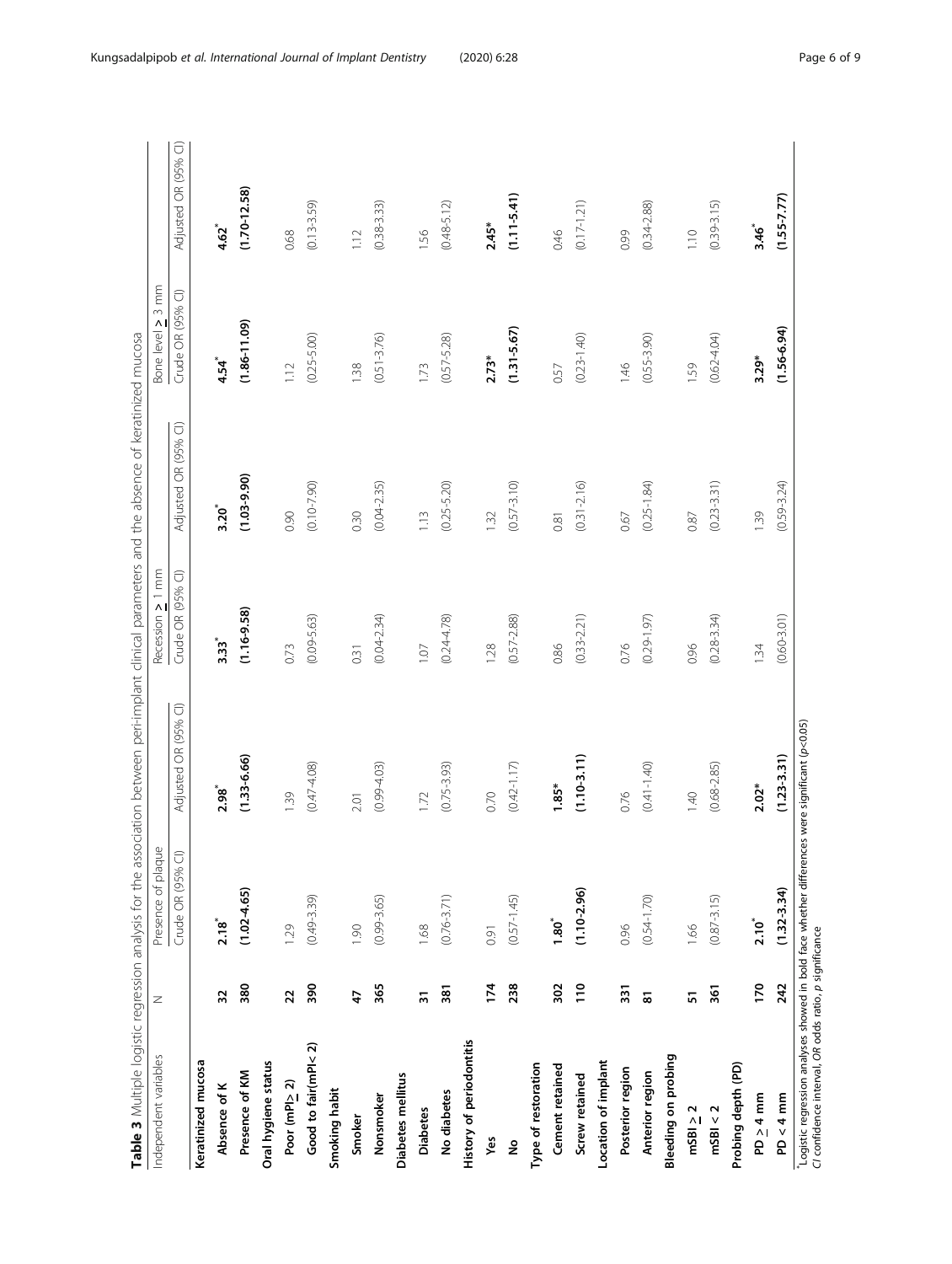The results showed that the lack of keratinized mucosa was associated with increased plaque deposition, mucosal recession, interproximal bone level  $\geq 3$  mm, and peri-implantitis. These observations support the concept that nonkeratinized mucosa is less resistant to insult along the implant-mucosa interface that may lead to the development

The influence of keratinized mucosa on plaque accumulation has not been clearly demonstrated in the literature. In this present study, implants without keratinized mucosa show a significant threefold higher plaque accumulation compared with implants with keratinized mucosa. This finding corresponds well with other human studies that found higher plaque scores at implants sites without keratinized mucosa [\[3](#page-7-0), [4](#page-7-0), [18](#page-7-0), [20](#page-8-0)]. A lack of keratinized mucosa may result in an environment that is not easily cleaned and with increased susceptibility to mechanical irritation and discomfort while routine tooth cleaning procedures are performed [[32\]](#page-8-0).

The absence of keratinized mucosa was also associated with mucosal recession. The results from our study indicated that implants without keratinized mucosa had a significant threefold higher mucosal recession  $\geq 1$  mm compared with implant sites with keratinized mucosa ( $p <$ 0.05). This result is comparable to that of Schrott et al. [[5](#page-7-0)], who found more mucosal recession on the buccal aspect of dental implants where there was a less than 2 mm width of keratinized mucosa. Zigdon and Machtei [[7\]](#page-7-0) showed that greater recession and less pocket formation were more often detected in regions having less keratinized mucosa. Keratinized mucosa is thought to function as a physical barrier, and its absence may make it easier for inflammation to migrate apically. However, the reasons why mucosal recession develops at the site of implantsupported restorations are controversial. Incorrect implant position, absence of keratinized mucosa, thin tissue phenotype, thin buccal bone, and reduced alveolar bone height should be considered as factors associated with mucosal recession around dental implants [\[33\]](#page-8-0).

Due to lacking of baseline radiographs, bone loss around implants was difficult to discuss in this crosssectional study. However, the result of analysis demonstrated that the percentage of sites with interproximal bone level  $\geq 3$  mm was significantly higher in the NKM group. With multiple logistic regression, implants without keratinized mucosa had significant fourfold risk of interproximal bone level  $\geq$  3 mm compared with sites with keratinized mucosa ( $p < 0.05$ ). This association was significant following adjustment for smoking, diabetes, oral hygiene status, and history of periodontitis. However, this association should be carefully interpreted, because periapical radiographs can only demonstrate the interproximal bone level but the presence of keratinized mucosa was evaluated from the buccal site. Our results concur with those of several studies [[34](#page-8-0)–[36](#page-8-0)]. Bouri et al. [[34\]](#page-8-0) reported that the absence of keratinized mucosa was associated with alveolar bone loss of  $\geq 2$  mm and bleeding around dental implants. Conversely, Chung et al. [\[4](#page-7-0)] reported that there was no association between the width of keratinized mucosa and alveolar bone loss at dental implants. However, this study did not adjust for confounding variables, such as oral hygiene or smoking [\[4](#page-7-0)]. A systematic review also presented that there is a trend of increased bone loss at the implant sites with narrow keratinized mucosa group [\[20\]](#page-8-0). Therefore, more controlled studies are required to confirm the importance of keratinized mucosa on a peri-implant bone level.

Our study also evaluated the effect of keratinized mucosa on the maintenance of dental implants with regard to the presence of peri-implantitis. Interestingly, these results indicated that the NKM group was significantly associated with the presence of peri-implantitis. Our results correspond with those of Warrer et al. [\[6\]](#page-7-0), who reported that implants placed in areas that lacked keratinized mucosa were susceptible to develop tissue breakdown. Dental implants with absent keratinized mucosa were prone to have high levels of plaque deposition with an increased incidence of peri-implantitis compared with implants with keratinized mucosa [[37](#page-8-0), [38\]](#page-8-0). In contrast, Frisch et al. [\[39](#page-8-0)] found no significant difference in the prevalence of peri-implantitis between implants with keratinized mucosa < 1 mm and keratinized mucosa  $\geq 1$ mm. A review reported a consensual association between poor oral hygiene, history of chronic periodontitis, and irregular maintenance therapy and an increased risk of peri-implantitis, while smoking and diabetes may be a potential risk factor. However, a lack of keratinized mucosa had limited evidence to be considered as a risk factor [[40](#page-8-0)]. The influence of maintenance compliance on implants with a lack of keratinized mucosa has been addressed in several studies [[41](#page-8-0)–[43](#page-8-0)]. Increased adverse peri-implant conditions and prevalence of peri-implantitis were associated with < 2 mm keratinized mucosa in patients who were not regularly attending a minimum periimplant maintenance therapy (PIMT) [\[42\]](#page-8-0). Whereas in a 5 year retrospective study where patients strictly followed maintenance schedules, a nonsignificant association was found between keratinized mucosa width and peri-implant parameters comprising marginal bone change, bleeding on probing, probing depth, and plaque index [\[41\]](#page-8-0). Thus, the association between the lack of keratinized mucosa and peri-implant health condition should be interpreted with caution when regular PIMT is performed.

The results of our study indicate that the absence of keratinized mucosa around dental implants was associated with more plaque accumulation, recession  $\geq 1$  mm, interproximal bone level  $\geq$  3 mm, and peri-implantitis. Several limitations of the present cross-sectional study are worth noting. First, in the current study, the initial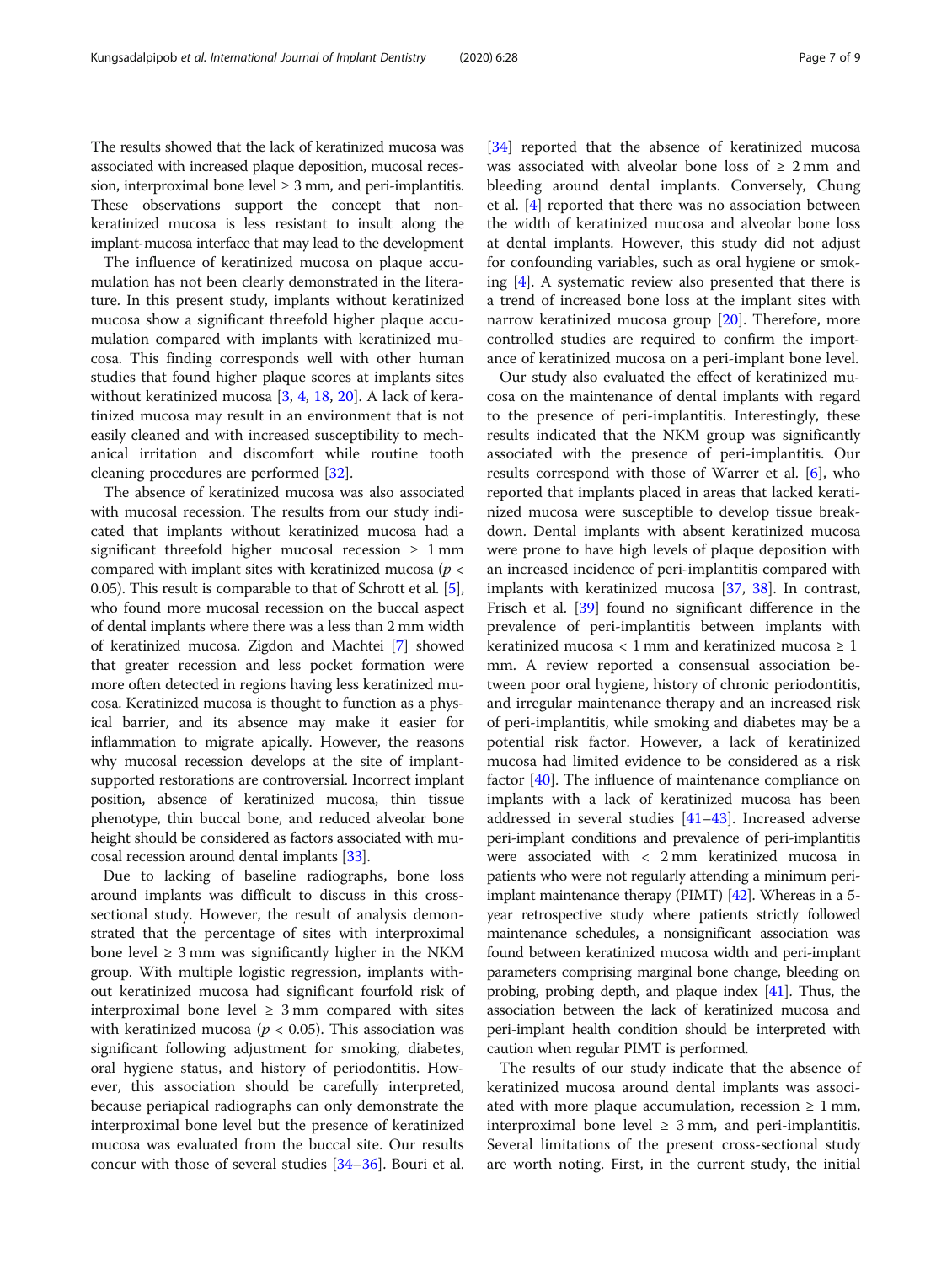<span id="page-7-0"></span>amount of keratinized mucosa, mucosal margin, and bone level at the time of final restoration are missing. From 1996 to 2014, there was a transition period from conventional to digital radiographs at our university. Baseline radiographs, which are crucial for evaluating the level of implant bone loss at follow-up, were difficult to obtain for all patients. The result of this study can be interpreted in terms of the association not the causal relationship. Investigating alterations in peri-implant tissues over time relative to the keratinized mucosa width will be more meaningful to determine the influence of keratinized mucosa on peri-implant health. Secondly, there are many variables that could not be controlled (e.g., systemic factor, prosthesis design, operator experience) Furthermore, we performed a cross-sectional study that identified only associations between the lack of keratinized mucosa on specific peri-implant clinical parameters with various putative risk indicators. Due to the limited sample size of NKM group, a greater sample size with sufficient statistical power might be needed to identify this association in the multivariate analysis. Additional randomized controlled clinical trials are required to confirm the findings obtained in this cross-sectional study.

# Conclusions

The present findings indicated that the lack of keratinized mucosa around dental implants was associated with increased plaque accumulation, recession  $\geq 1$  mm, interproximal bone level  $\geq 3$  mm, and peri-implantitis.

# Supplementary information

Supplementary information accompanies this paper at [https://doi.org/10.](https://doi.org/10.1186/s40729-020-00227-5) [1186/s40729-020-00227-5](https://doi.org/10.1186/s40729-020-00227-5).

Additional file 1: Supplementary Table S1. Demographic data and clinical characteristics regrading keratinized mucosa group

Additional file 2: supplementary Table S2. Comparison between periimplant clinical parameters and other factor

## Abbreviations

KM: Keratinized mucosa; NKM: Non-keratinized mucosa; mPLI: Modified plaque index; mSBI: Modified sulcus bleeding index; PD: Probing depth; RE: Recession; BL: Interproximal bone level; OR: Odds ratio; CI: Confidence intervals

#### Acknowledgements

The authors are grateful to Asst. Prof. Soranan Chantarangsu and Dr. Attawood Lertpimonchai for their help with the statistical analysis. Our thanks also go to Dr Kevin Tompkins for editing this manuscript.

#### Authors' contributions

KK conceived and designed the study and performed the data analysis as well as the manuscript preparation. KS, SM, NS, and TW performed the data collection, data processing, and data analysis. KK and SA were the principal investigator of the study. All authors read and approved the final manuscript.

## Funding

This study was supported by the Chulalongkorn Academic Advancement into Its 2<sup>nd</sup> Century Project (CUAASC Fund) of Chulalongkorn University.

## Availability of data and materials

All data presented in manuscript are available for publication.

#### Ethics approval and consent to participate

The protocol for this study was approved by the Ethical Committee, Faculty of Dentistry, Chulalongkorn University (IRB NO. 036/2017) as the attached file. All participants were provided written informed consent.

#### Consent for publication

All authors read and approved the final version of the manuscript.

#### Competing interests

Kajorn Kungsadalpipob, Kakanang Supanimitkul, Sukuma Manopattanasoontorn, Navawan Sophon, Teerawut Tangsathian, and Sirikarn P. Arunyanak declare that they have no competing interests.

# Received: 2 April 2020 Accepted: 14 May 2020<br>Published online: 19 August 2020

#### References

- 1. Derks J, Schaller D, Håkansson J, Wennström JL, Tomasi C, Berglundh T. Effectiveness of implant therapy analyzed in a swedish population: prevalence of peri-implantitis. J Dent Res. 2015;95(1):43–9.
- 2. Derks J, Tomasi C. Peri-implant health and disease. A systematic review of current epidemiology. J Clin Periodontol. 2015;42 Suppl 16:S158-71.
- 3. Boynuegri D, Nemli SK, Kasko YA. Significance of keratinized mucosa around dental implants: a prospective comparative study. Clin Oral Impls Res. 2013; 24(8):928–33.
- 4. Chung DM, Oh TJ, Shotwell JL, Misch CE, Wang HL. Significance of keratinized mucosa in maintenance of dental implants with different surfaces. J Periodontol. 2006;77(8):1410–20.
- 5. Schrott AR, Jimenez M, Hwang JW, Fiorellini J, Weber HP. Five-year evaluation of the influence of keratinized mucosa on peri-implant soft-tissue health and stability around implants supporting full-arch mandibular fixed prostheses. Clin Oral Impls Res. 2009;20(10):1170–7.
- 6. Warrer K, Buser D, Lang NP, Karring T. Plaque-induced peri-implantitis in the presence or absence of keratinized mucosa. An experimental study in monkeys. Clin Oral Impls Res. 1995;6(3):131–8.
- 7. Zigdon H, Machtei EE. The dimensions of keratinized mucosa around implants affect clinical and immunological parameters. Clin Oral Impls Res. 2008;19(4):387–92.
- 8. Lang NP, Löe H. The Relationship Between the Width of Keratinized Gingiva and Gingival Health. J Periodontol. 1972;43(10):623–7.
- 9. Kennedy JE, Bird WC, Palcanis KG, Dorfman HS. A longitudinal evaluation of varying widths of attached gingiva. J Clin Periodontol. 1985;12(8):667–75.
- 10. Miyasato M, Crigger M, Egelberg J. Gingival condition in areas of minimal and appreciable width of keratinized gingiva. J Clin Periodontol. 1977;4(3):200–9.
- 11. Wennström J. Lack of association between width of attached gingiva and development of soft tissue recession. A 5-year longitudinal study. J Clin Periodontol. 1987;14:181–4.
- 12. Berglundh T, Lindhe J, Ericsson I, Marinello C, Liljenberg B, Thomsen P. The soft tissue barrier at implants and teeth. Clin Oral Impls Res. 1991;2:81–90.
- 13. Berglundh T, Lindhe J, Marinello C, Ericsson I, Liljenberg B. Soft tissue reaction to de novo plaque formation on implants and teeth. An experimental study in the dog. Clin Oral Impls Res. 1992;3(1):1–8.
- 14. Lindhe J, Berglundh T. The interface between the mucosa and the implant. Periodontol 2000. 1998;17(1):47-54.
- 15. Lindhe J, Berglundh T, Ericsson I, Liljenberg B, Marinello C. Experimental breakdown of peri-implant and periodontal tissues. A study in the beagle dog. Clin Oral Impls Res. 1992;3(1):9–16.
- 16. Zitzmann NU, Berglundh T, Marinello CP, Lindhe J. Experimental periimplant mucositis in man. J Clin Periodontol. 2001;28(6):517–23.
- 17. Wennstrom JL, Bengazi F, Lekholm U. The influence of the masticatory mucosa on the peri-implant soft tissue condition. Clin Oral Impls Res. 1994;5(1):1–8.
- 18. Ladwein C, Schmelzeisen R, Nelson K, Flügge T, Fretwurst T. Is the presence of keratinized mucosa associated with periimplant tissue health? A clinical cross-sectional analysis. Int J Implant Dent. 2015;1:11.